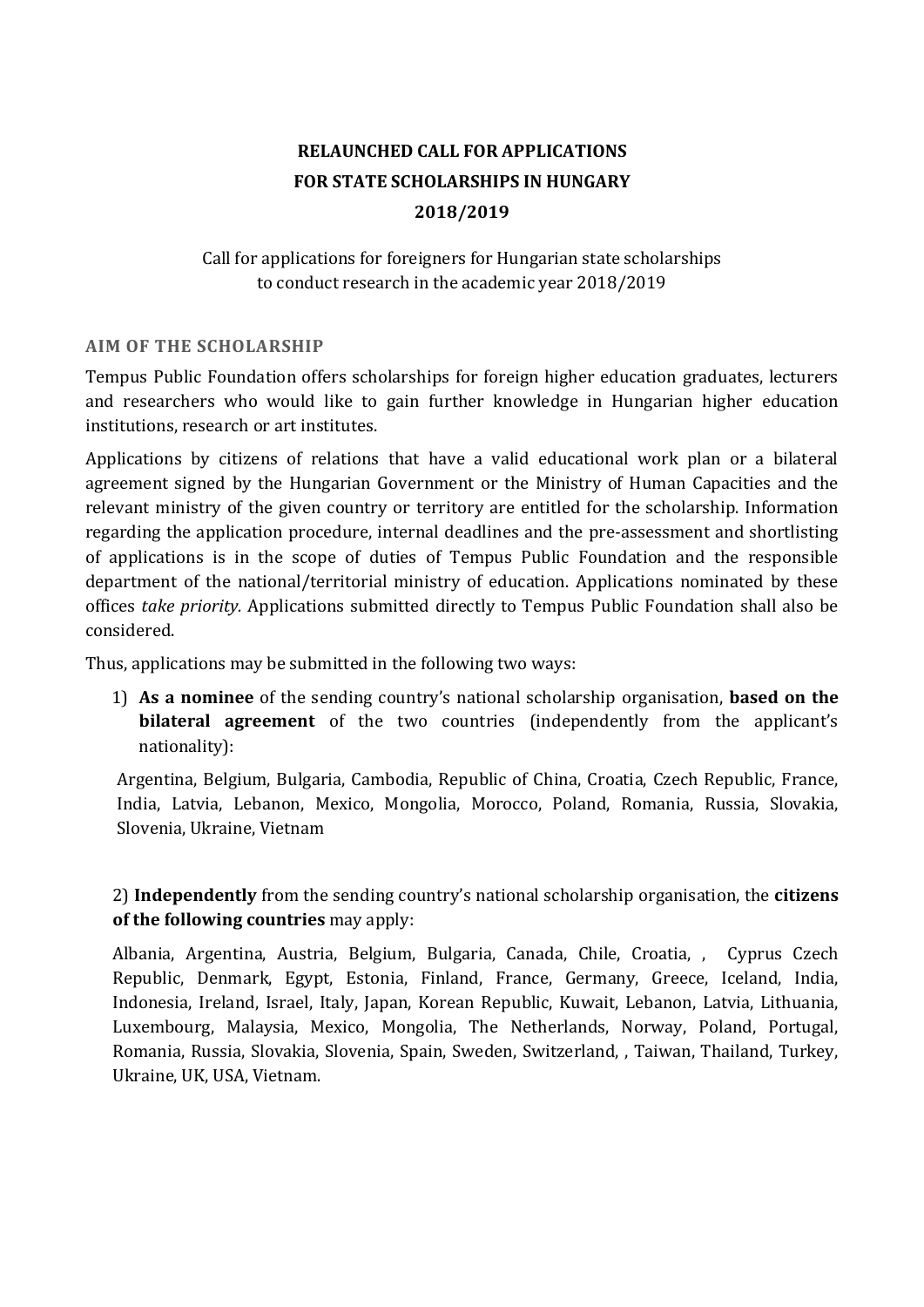# **SCHOLARSHIP TYPES AND ELIGIBILITY**

For **short-term research** (3-29 days) applicants holding at least a master's degree may apply.

For **long-term research** (1-10 months) applicants holding at least a master's degree may apply. (Doctoral students may not apply; they may apply for Partial studies.)

# CASES OF NON-ELIGIBILITY

- Foreign citizens with an immigration/ settlement permit or in the course of applying for such a permit in Hungary, or dual citizens
- Foreign citizens with permanent residence in Hungary
- **Foreign citizens employed on a permanent basis as defined by the Hungarian Labour Law**
- $\rightarrow$  Students in employment applying for part-time or correspondence study programmes

# AGE LIMIT FOR APPLICANTS

For all types of state scholarships applicants must be over 18 at the time of submitting the application. There is no age limit.

# FURTHER IMPORTANT INFORMATION

Scholarships offered by Tempus Public Foundation allow for studies in any field of arts or sciences at an accredited Hungarian higher education institution, or for research at a relevant Hungarian organisation based on an acceptance letter.

For the same period only one scholarship by Tempus Public Foundation may be used.

During one application cycle and **within the bilateral state scholarship programmes,** beside research stay, applicants may apply additionally for partial/semester studies or summer courses, in case they do not overlap in time. Only two scholarships can be granted.

In case of receiving **other simultaneous scholarships covered by the Hungarian state**, applicants are not eligible for the state scholarship.

Scholarship-holders must stay in Hungary during the entire period of their studies or research, excluding school and public holidays.

### **Utilization period**

Scholarships have to be implemented during the academic year 2018/2019. The scholarship period can be started at the earliest on 1 September 2018 and must be finished by 31 July 2019 at the latest.

# **Postponement**

The granted scholarship can only be used within the utilization period indicated in the call, so it cannot be postponed to the following academic year.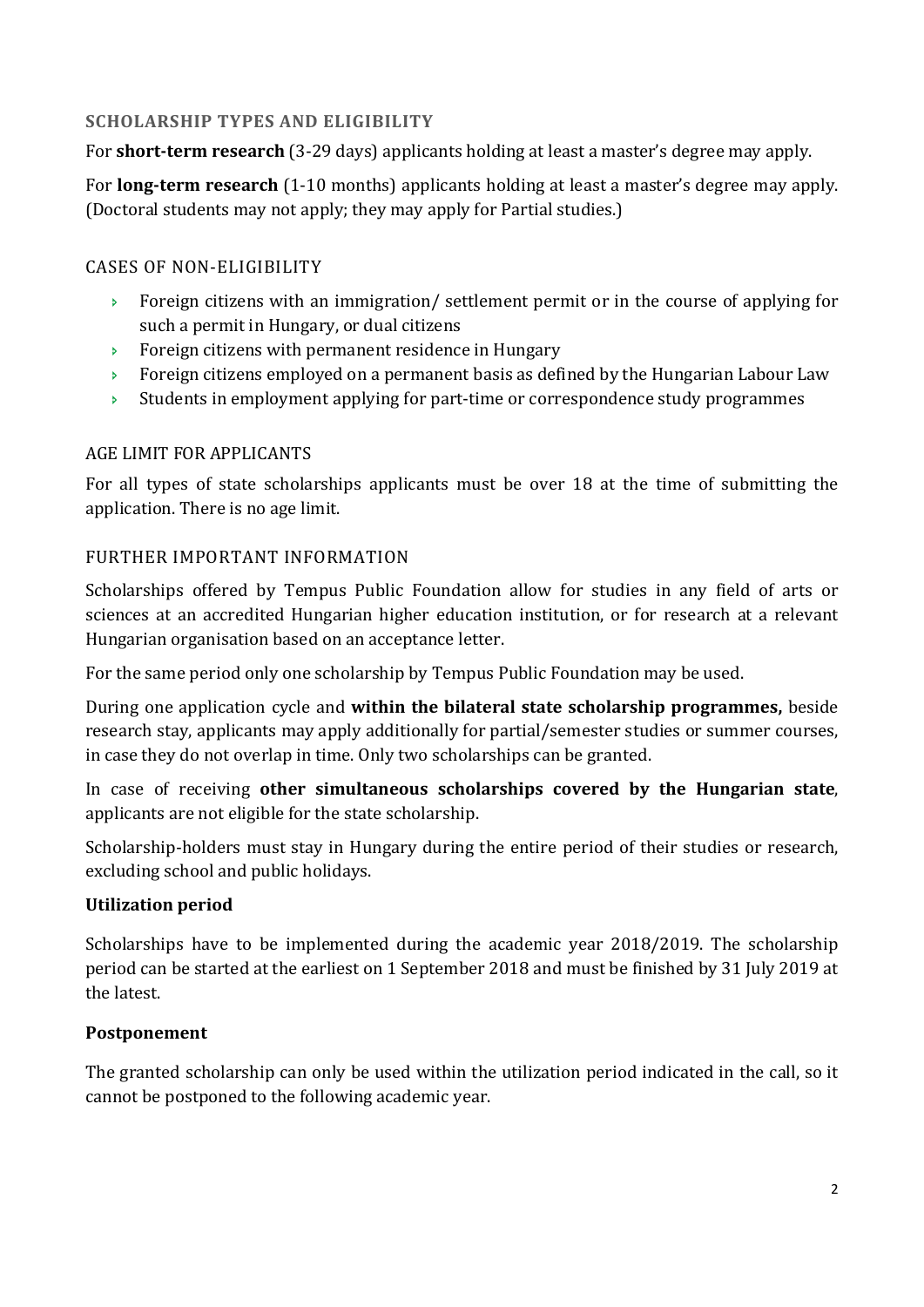To modify the starting date within the utilization period can be arranged after receiving the consent of the host institution under the condition that the scholarship holder informs Tempus Public Foundation through its bilateral state scholarships officer (see Tempus Public Foundation's contact persons according to the countries of origin here: http://tka.hu/international-programmes/4127/bilateral-state-scholarships).

### **Resignation**

In case the applicant cannot or do not want to use the scholarship within the period approved by the decision of Tempus Public Foundation, a new application for the following academic year has to be submitted. The applicant is requested to inform his/her Tempus Public Foundation through its bilateral state scholarships officer by email, as well as the host and sending home institution, without delay (see Tempus Public Foundation's contact persons according to the countries of origin here: http://tka.hu/international-programmes/4127/bilateral-state-scholarships). In case of nomination, the national office responsible for scholarship grants needs to be informed as well.

### **Vis maior**

The scholarship holder is entitled to interrupt/finish the scholarship due to a vis maior situation occurring during his/her scholarship period. In this case, the scholarship holder has to inform his/her Tempus Public Foundation bilateral state scholarships officer by email, as well as the host institution, without delay (see Tempus Public Foundation's contact persons according to the countries of origin here: http://tka.hu/international-programmes/4127/bilateral-statescholarships).

After being informed about the vis maior situation, TPF will fix the extent of the timeproportional reimbursement of the grant and will inform the scholarship holder accordingly.

### **SUBMITTING THE APPLICATION**

Applicants should submit their applications **only in the online system** of Tempus Public Foundation (www.scholarship.hu).

**Please note that we can only accept complete applications submitted before the deadline through the online system. Applications submitted via post or e-mail will not be accepted.** 

Before starting the online procedure please read our **Online Application Guide** on our website carefully (http://tka.hu/international-programmes/4133/information-for-applicants)

### **Deadline: 30 April 2018, Monday 11 pm**

**Please note that applications with formal errors and incomplete applications cannot be accepted, they will be automatically rejected.** 

> **Please keep your USER ID and PASSWORD used for registration as you will need them later on.**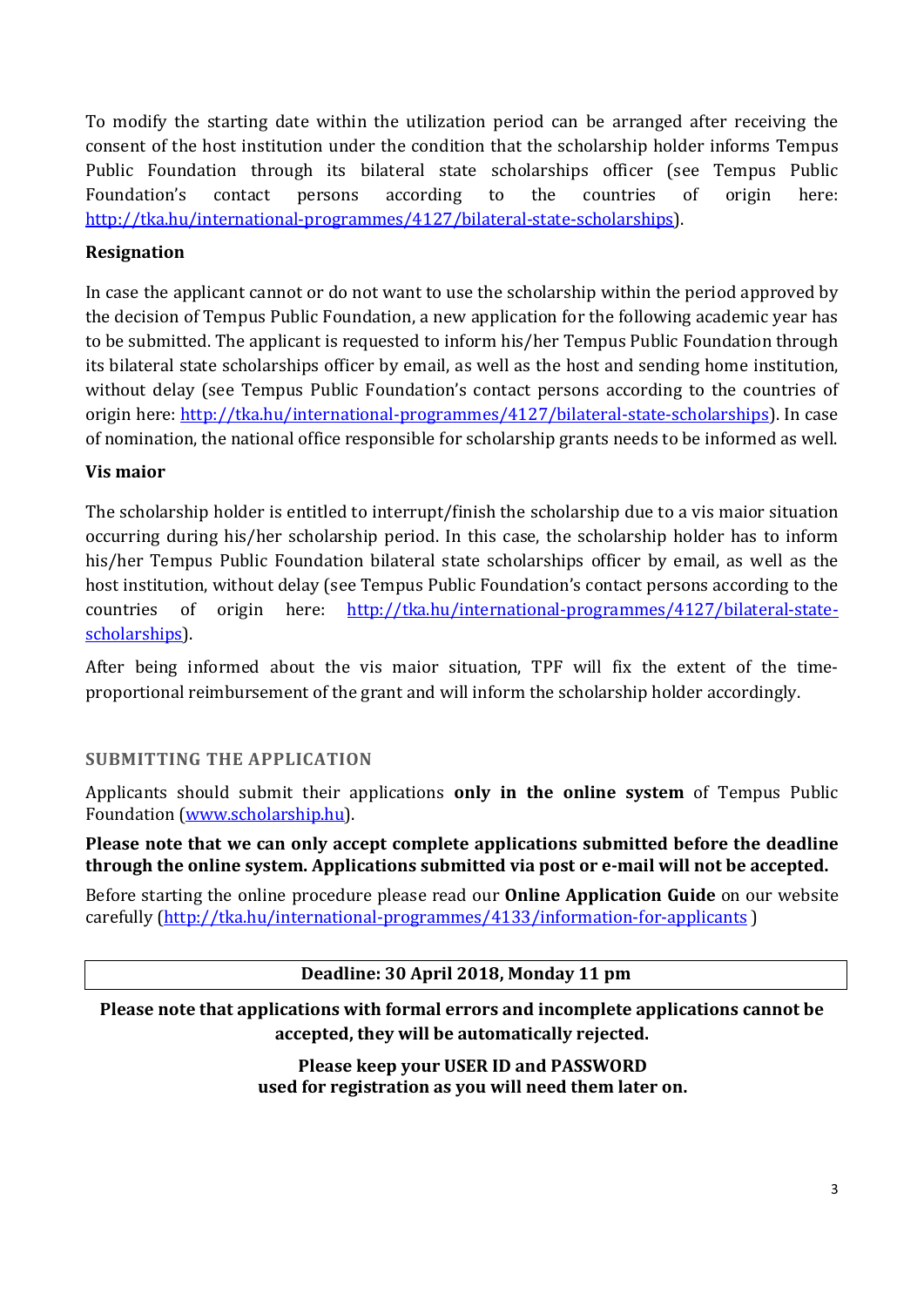Note: Applicants applying under the work plan system should submit their applications and required documents to the organization responsible for scholarships in the sending relation, too. These scholarship offices or responsible ministries work with individual deadlines. Applicants are advised to contact the responsible organisation of their sending relation as soon as possible so that the given relation can officially review, rank and nominate the applications to TPF.

#### **APPLICATION PROCEDURE**

The Hungarian party evaluates applications nominated and ranked by partner offices, as well as individually submitted applications and it examines the applicants' eligibility.

It is followed by a formal assessment by Tempus Public Foundation. Formally correct applications will be evaluated by external independent experts along the professional requirements listed in the Call for applications.

Preference is given to applicants nominated by their sending relation in the selection procedure.

Any kind of undue influence on the professional evaluation or the application procedure cause immediate exclusion from the selection procedure.

Scholarships are granted by the Board of Trustees of Tempus Public Foundation in the name of the minister responsible for education in Hungary.

All applicants (and in case of nomination the national/territorial partner offices, too) will be informed of the final result of the application (awarded scholarship/waiting list/rejection) electronically (in special circumstances, by post, too) by Tempus Public Foundation. At the same time successful applicants will be provided with information concerning the terms and conditions needed to organise their stay in Hungary in May/June 2018. Tempus Public Foundation informs the host institute, as well.

There is no appeal to the decision.

### **DOCUMENTS TO BE SUBMITTED**

Applicants should submit their applications in the **online application system** of Tempus Public Foundation (www.scholarship.hu). It can be reached and filled in **in Hungarian and in English.** 

The language of the **documents** (eg, highest degree, language exam, certificate of student status) to be uploaded in the online system can be **Hungarian, English, French or German**. If they are not written in either of these four languages, their **official Hungarian or English translations** must also be attached. Documents with the stamp and signature of the issuing institution on letterhead can be considered as official, there is no need to have it translated by a translator office.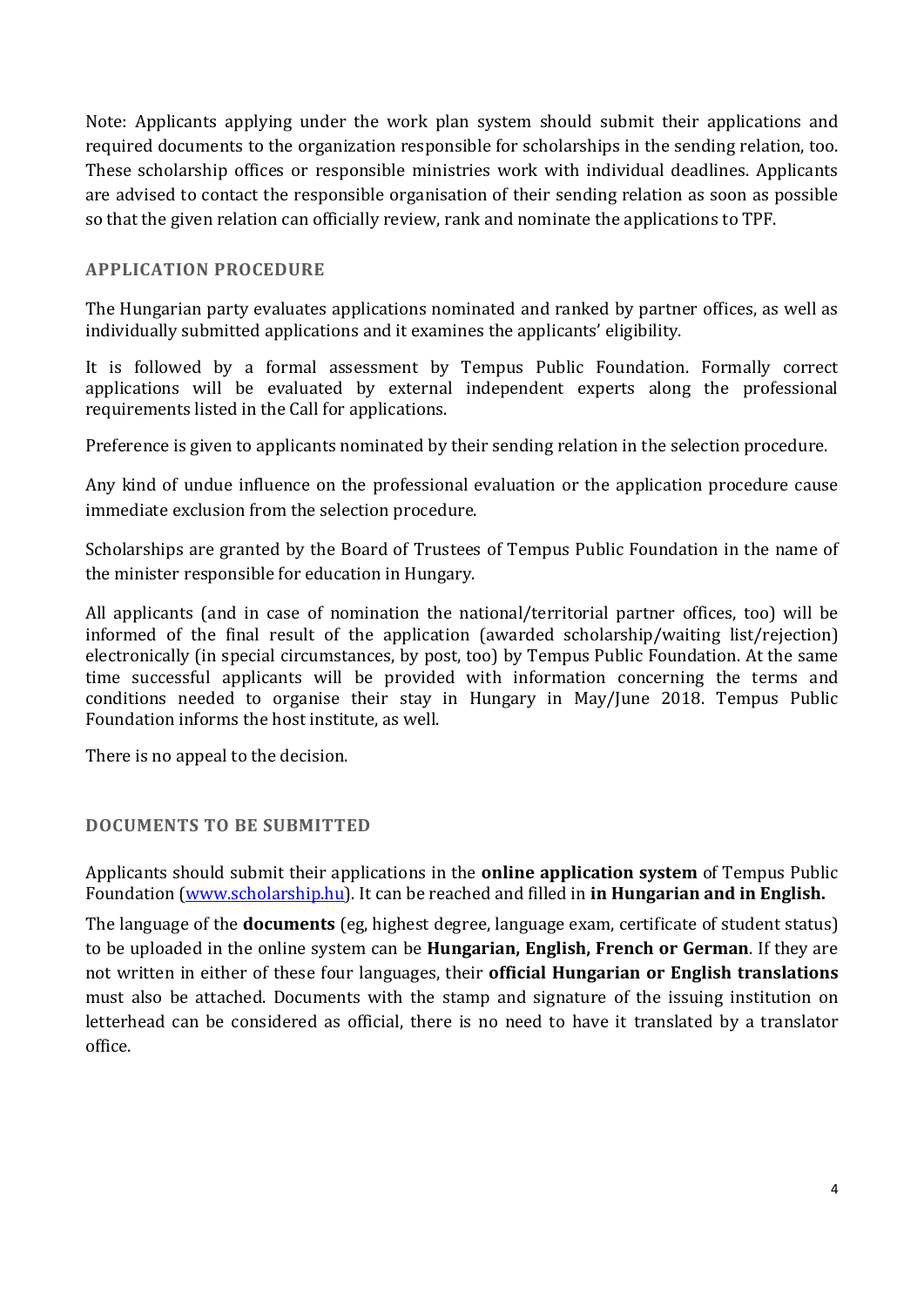- 1. Application form of Tempus Public Foundation (downloadable from the online system). *After signing and dating the document*, it shall be uploaded scanned.
- 2. No more than a 3-month-old medical certificate issued by a GP of satisfactory health condition for studies (no contagious disease) (original copy and its certified Hungarian or English translation). No template available.
- 3. Copy of the picture page of ID card or passport.
- 4. Precise and detailed work plan minimum 1- maximum 5-pages long (according to the work plan template)
- 5. Complete professional CV in Hungarian or English attached as a file (e.g. http://europass.cedefop.europa.eu/en/home)
- 6. Copy of highest degree/diploma (original copy and its certified Hungarian or English translation)
- 7. Proof of proficiency in the language that is required for the research programme (at least a B2-level language exam certificate, or a certificate (in Hungarian or English) issued by the sending workplace/institution, Lectorate, or an official certificate by the Hungarian host institution on the basis of previous cooperation). In case the working language is not Hungarian, the host institution should declare it in writing (in the Invitation Letter).
- 8. Publication list
- 9. Letter of Invitation issued by the representative of a Hungarian higher education institution, research or art institute. Document must be with original signature, date, and stamp and/or on institutional letterhead.
- 10.Two Letters of Recommendation from two recognized experts in the relevant discipline with original signature, date, stamp and/or on institutional letterhead. The signers of the Letters of Recommendations cannot be the same as of the Letter of Invitation

# **ART SCHOLARSHIPS**

# **Applicants for art scholarships must attach the following supplementary documents uploaded in the field 'Other documents':**

- $\rightarrow$  Fine and applied arts: documentation of 5 works of art (indicating the date of creating) or the link of the webpage where the works are available.
- Performing arts: records of performing 3 pieces of different styles or link to the webpage where the records/performances are available.

Fine, applied and performing artists may be required by the host university to submit a more detailed portfolio before being granted a scholarship.

**Applicants to Liszt Academy of Music (LFZE),** before preparing and submitting their application, should contact the International Department of the Academy for detailed information on specific opportunities and also ask for a Letter of Acceptance.

Contact e-mail: international.office@lisztakademia.hu, phone: +36 1 462 4616.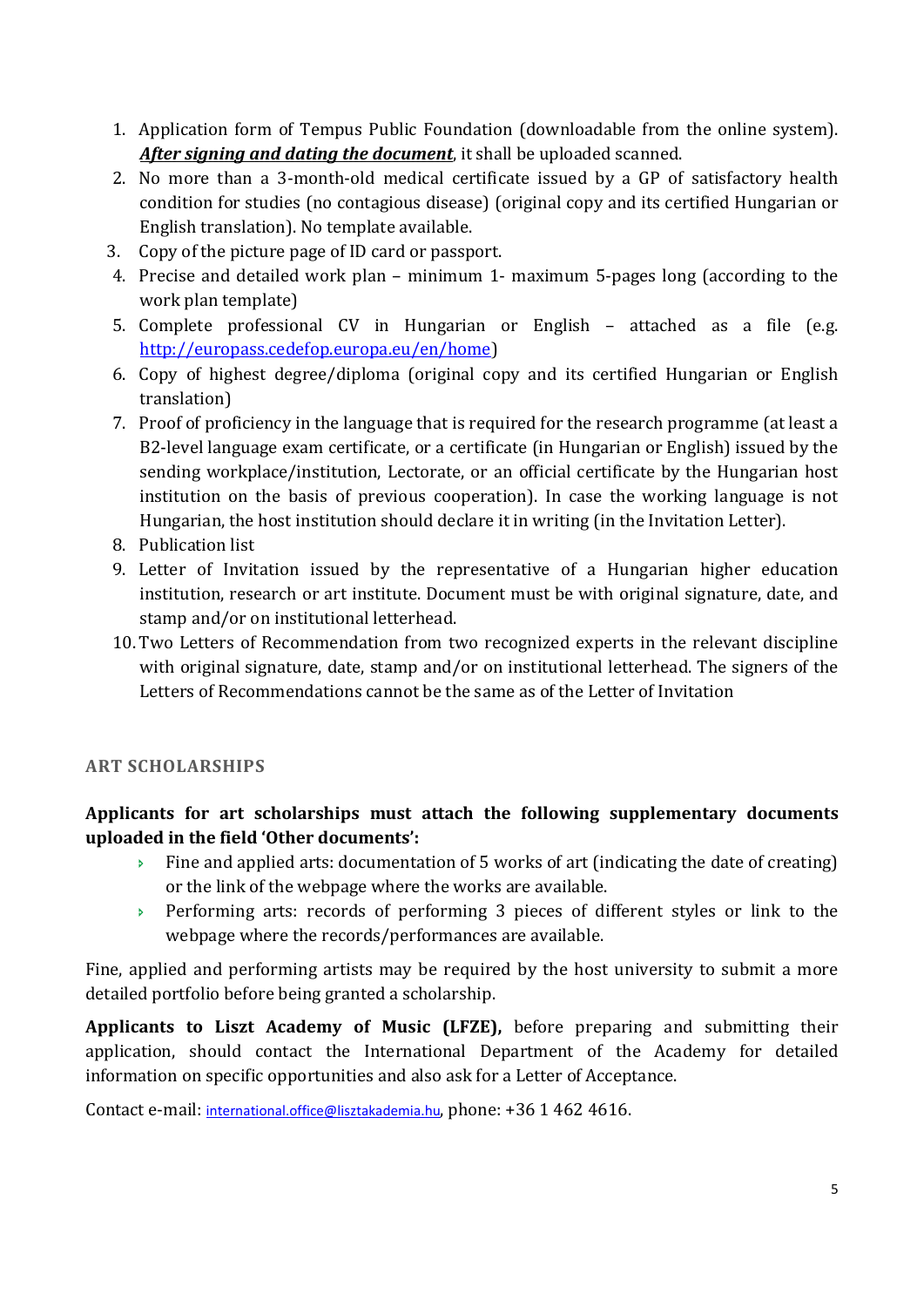#### **SCHOLARSHIP RATES**

Scholarships are paid by Tempus Public Foundation to the scholarship holders

Postgraduate applicants:

Stipend: 80 000 HUF/month

Accommodation allowance: 70 000 HUF/month

Postdoctoral applicants:

Stipend: 120 000 HUF/month

Accommodation allowance: 80 000 HUF/month

In case of short term research stays allowances will be counted for half a month or for a month in accordance with the length of the stay:

| <u>Scholarship period</u> | <u>Postgradual</u> | Postdoctoral |
|---------------------------|--------------------|--------------|
| <u>3-15 days</u>          | 75 000 HUF         | 100 000 HUF  |
| <u>16-29 days</u>         | 150 000 HUF        | 200 000 HUF  |

In case of long term research stay if the last month is not complete, the allowances will be counted as follows:

| The number of days of the last, Allowances for the incomplete month |                            |
|---------------------------------------------------------------------|----------------------------|
| incomplete month                                                    |                            |
| <u>1-10 day</u>                                                     | no allowance is given      |
| <u>11-20 day</u>                                                    | allowance for half a month |
| $21 - 30$ day                                                       | allowance for a full month |

### **FURTHER INFORMATION ON FINANCIAL PROVISIONS**

State scholarships cannot be awarded at the same time with **any scholarships granted in parallel** by the Hungarian state.

In case scholarship holders are granted another scholarship or get any other financial support (wage) for the same scholarship period, they must withdraw their state scholarship.

The scholarship is meant to contribute to the living expenses of only one person, it does not necessarily cover all expenses during the scholarship period. There is no financial support for visa fees and any allowance for accompanying persons. Payment of the stipend will not be effectuated immediately upon arrival to Hungary. Therefore scholarship holders are advised to have a sufficient amount of money to cover their living costs for at least one month in Hungary. In case of one-month or shorter stays, it is possible that their stipend may be transferred only a few days before – or after - leaving Hungary. Apart from the above-mentioned costs, Tempus Public Foundation cannot ensure any other allowance or support.